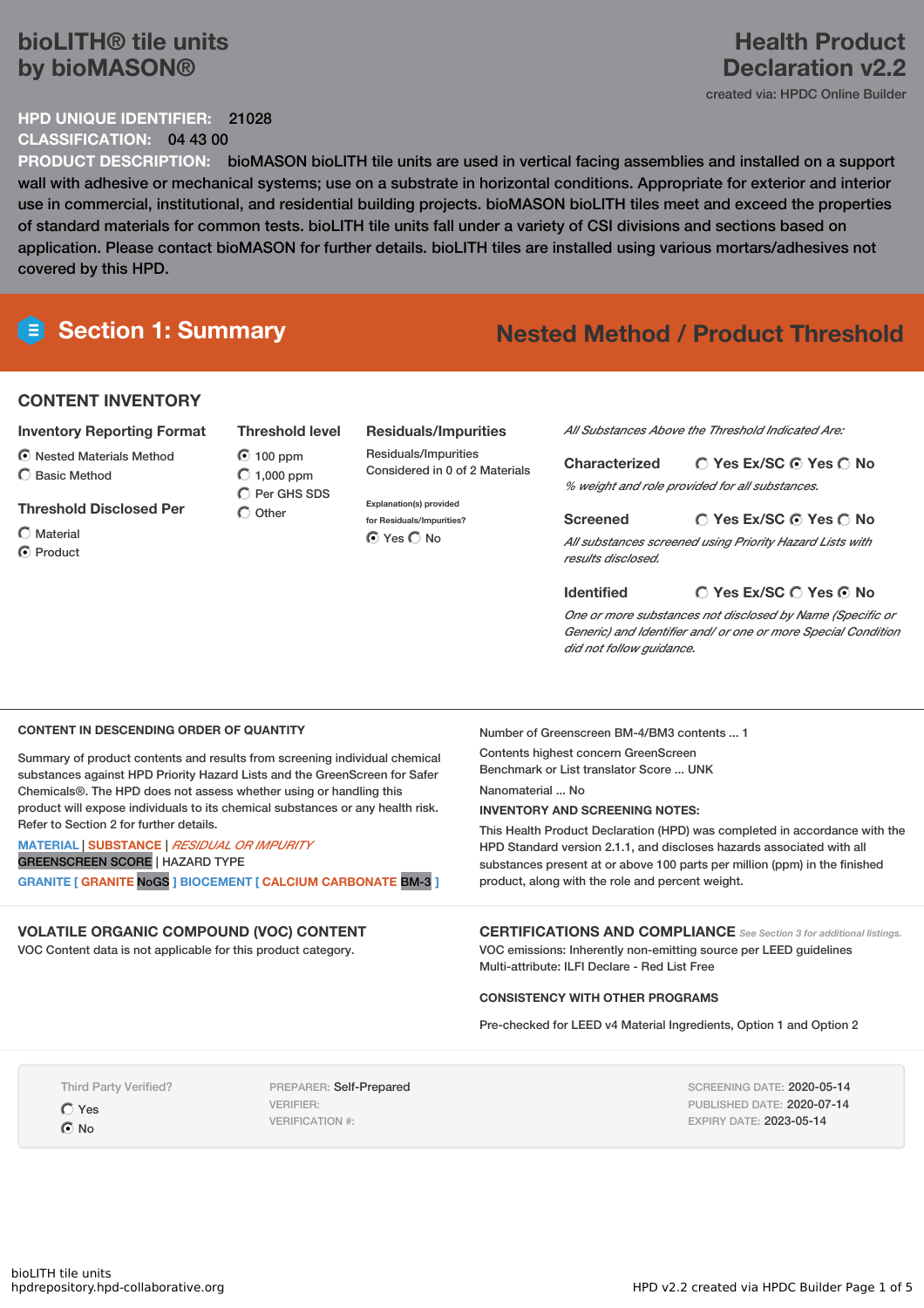This section lists contents in a product based on specific threshold(s) and reports detailed health information including hazards. This *HPD uses the inventory method indicated above, which is one of three possible methods:*

- *Basic Inventory method with Product-level threshold.*
- *Nested Material Inventory method with Product-level threshold*
- *Nested Material Inventory method with individual Material-level thresholds*

Definitions and requirements for the three inventory methods and requirements for each data field can be found in the HPD Open *Standard version 2.1.1, available on the HPDC website at: [www.hpd-collaborative.org/hpd-2-1-1-standard](https://www.hpd-collaborative.org/hpd-2-1-1-standard)*

| <b>GRANITE</b>                                                 | $\%$ : 80.0000 - 90.0000                                                                                                                                                                                                                                                                                                                                             |          |                                   |                                                     |
|----------------------------------------------------------------|----------------------------------------------------------------------------------------------------------------------------------------------------------------------------------------------------------------------------------------------------------------------------------------------------------------------------------------------------------------------|----------|-----------------------------------|-----------------------------------------------------|
| PRODUCT THRESHOLD: 100 ppm                                     | RESIDUALS AND IMPURITIES CONSIDERED: NO                                                                                                                                                                                                                                                                                                                              |          |                                   | <b>MATERIAL TYPE: Geologically Derived Material</b> |
|                                                                | RESIDUALS AND IMPURITIES NOTES: Residuals/Impurities not considered for this material due to the nature of its source.                                                                                                                                                                                                                                               |          |                                   |                                                     |
| in certain geological materials.                               | OTHER MATERIAL NOTES: Granite aggregate recycled from mining operations is used as aggregate in biocement material and<br>bound together by calcium carbonate grown by non-pathogenic microorganisms in ambient conditions. This disclosure<br>does not provide typical composition or potential presence of toxic metals or radioactive elements which may be found |          |                                   |                                                     |
| <b>GRANITE</b>                                                 |                                                                                                                                                                                                                                                                                                                                                                      |          |                                   | <b>ID: Not registered</b>                           |
| HAZARD SCREENING METHOD: Pharos Chemical and Materials Library |                                                                                                                                                                                                                                                                                                                                                                      |          | HAZARD SCREENING DATE: 2020-05-14 |                                                     |
|                                                                |                                                                                                                                                                                                                                                                                                                                                                      |          |                                   |                                                     |
| %: 100,0000 - 100,0000                                         | GS: NoGS                                                                                                                                                                                                                                                                                                                                                             | RC: PreC | NANO: No                          | SUBSTANCE ROLE: Filler                              |
| <b>HAZARD TYPE</b>                                             | <b>AGENCY AND LIST TITLES</b>                                                                                                                                                                                                                                                                                                                                        | WARNINGS |                                   |                                                     |
| None found                                                     |                                                                                                                                                                                                                                                                                                                                                                      |          |                                   | No warnings found on HPD Priority Hazard Lists      |

calcium carbonate grown by non-pathogenic microorganisms in ambient conditions. This disclosure does not provide typical composition or potential presence of toxic metals or radioactive elements which may be found in certain geological materials.

| <b>BIOCEMENT</b>       | $\%$ : 10.0000 - 20.0000 |                                                           |
|------------------------|--------------------------|-----------------------------------------------------------|
| PRODUCT THRESHOLD: 100 | RESIDUALS AND IMPURITIES | MATERIAL TYPE: Other, Other biologically and geologically |
| ppm                    | CONSIDERED: NO           | derived material                                          |

RESIDUALS AND IMPURITIES NOTES: Residuals/Impurities not considered for this material due to the nature of its source.

OTHER MATERIAL NOTES: bioMASON's proprietary technology uses non-pathogenic microorganisms to grow its biocement® material in ambient temperatures and eliminates the need for high-heat curing. This Health Product Declaration (HPD) discloses hazards associated with all substances present at or above 100 parts per million (ppm) in the finished product, along with the role and percent by weight.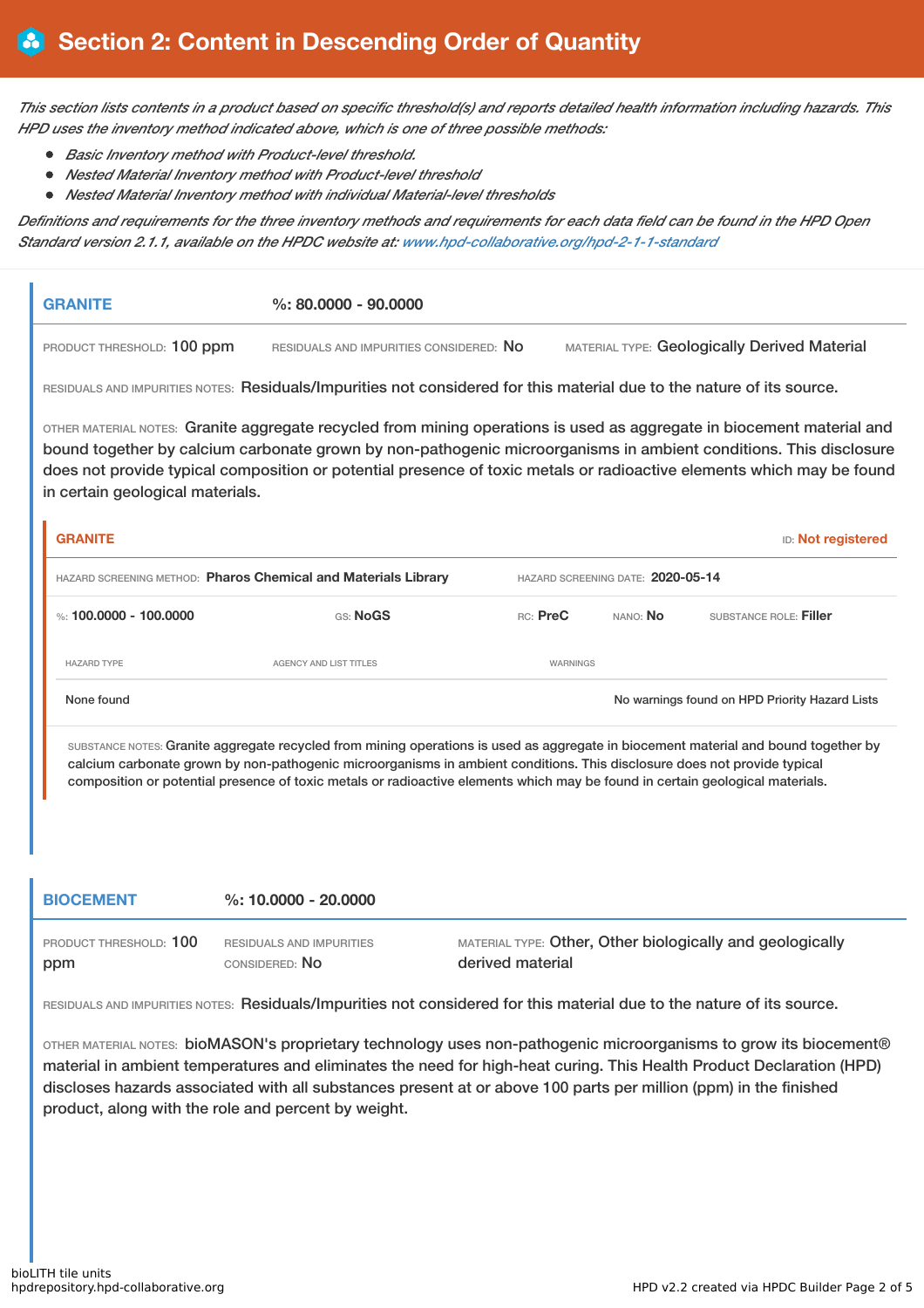| <b>CALCIUM CARBONATE</b> |                                                                |          |                                   | ID: 471-34-1                                   |
|--------------------------|----------------------------------------------------------------|----------|-----------------------------------|------------------------------------------------|
|                          | HAZARD SCREENING METHOD: Pharos Chemical and Materials Library |          | HAZARD SCREENING DATE: 2020-05-14 |                                                |
| %: 10.0000 - 20.0000     | $GS:$ BM-3                                                     | RC: None | nano: <b>No</b>                   | SUBSTANCE ROLE: Binder                         |
| <b>HAZARD TYPE</b>       | <b>AGENCY AND LIST TITLES</b>                                  | WARNINGS |                                   |                                                |
| None found               |                                                                |          |                                   | No warnings found on HPD Priority Hazard Lists |

SUBSTANCE NOTES: Calcium carbonate grown through biological reactions of non-pathogenic microorganisms in ambient temperatures being fed an aqueous solution of calcium. The calcium carbonate binds the recycled aggregate to create a cementitious product similar in composition to a natural stone.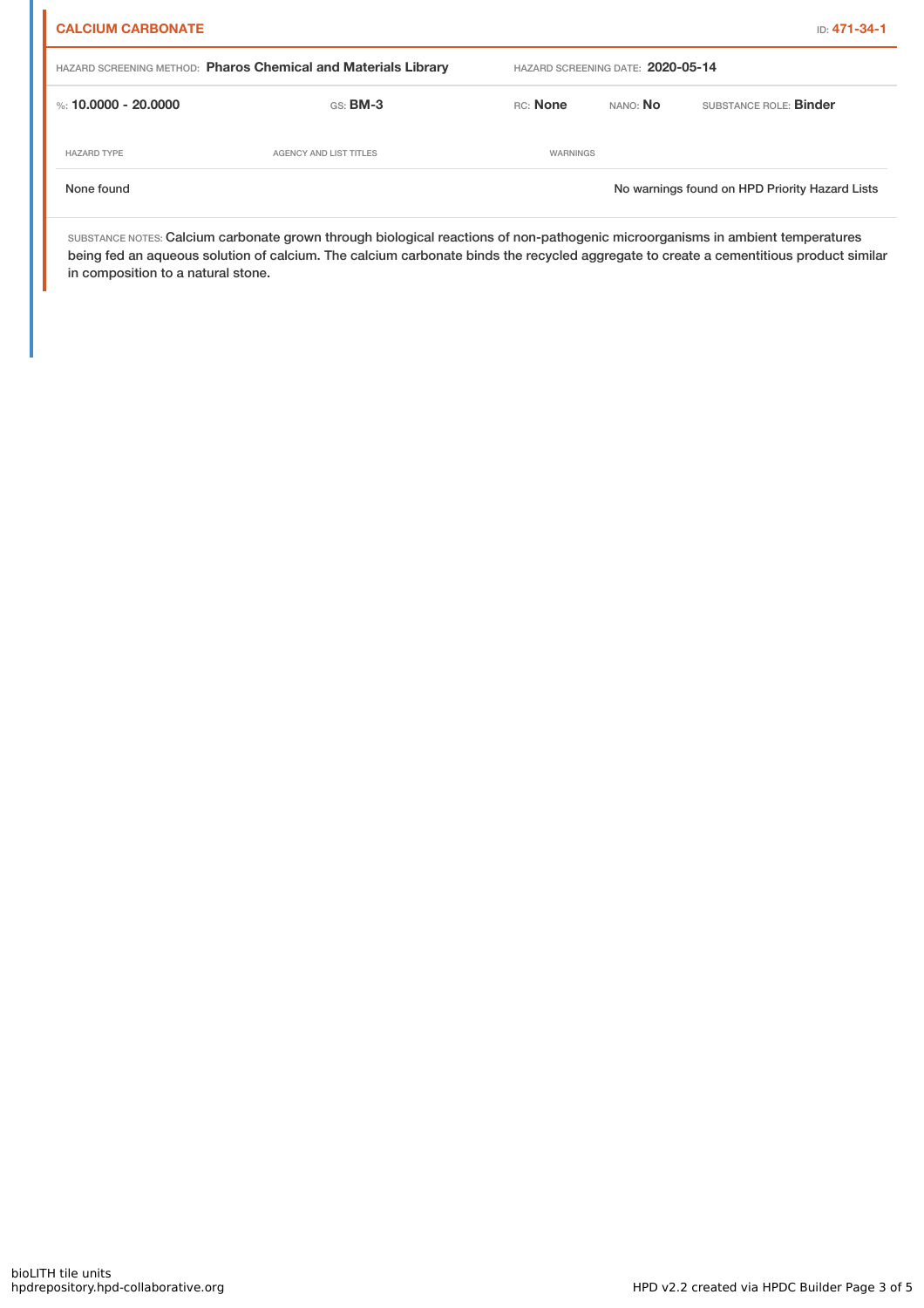This section lists applicable certification and standards compliance information for VOC emissions and VOC content. Other types of *health or environmental performance testing or certifications completed for the product may be provided.*

| <b>VOC EMISSIONS</b>                                                              | Inherently non-emitting source per LEED guidelines |                     |                        |
|-----------------------------------------------------------------------------------|----------------------------------------------------|---------------------|------------------------|
| CERTIFYING PARTY: Self-declared<br>APPLICABLE FACILITIES: AII<br>CERTIFICATE URL: | ISSUE DATE: $2020-$<br>$05-11$                     | <b>EXPIRY DATE:</b> | CERTIFIER OR LAB: None |

CERTIFICATION AND COMPLIANCE NOTES: bioLITH tiles have a final composition similar to that of natural limestone and are inherently non-emitting.

| <b>MULTI-ATTRIBUTE</b>                                                                   | <b>ILFI Declare - Red List Free</b> |                               |                        |
|------------------------------------------------------------------------------------------|-------------------------------------|-------------------------------|------------------------|
| CERTIFYING PARTY: Self-declared<br>APPLICABLE FACILITIES: Durham, NC<br>CERTIFICATE URL: | ISSUE DATE: $2020-$<br>03-01        | EXPIRY DATE: $2021-$<br>03-01 | CERTIFIER OR LAB: ILFI |

CERTIFICATION AND COMPLIANCE NOTES:

# **H** Section 4: Accessories

This section lists related products or materials that the manufacturer requires or recommends for installation (such as adhesives or fasteners), maintenance, cleaning, or operations. For information relating to the contents of these related products, refer to their *applicable Health Product Declarations, if available.*

No accessories are required for this product.

# **Section 5: General Notes**

bioLITH tile units are grown by non-pathogenic microorganisms in ambient conditions that are fed an aqueous solution for less than 72 hours, after which the feed process stops and the material has reached industry standards of performance. Aggregate used in the material is pre-consumer recycled granite from mining practices that are too small to be used for other purposes.